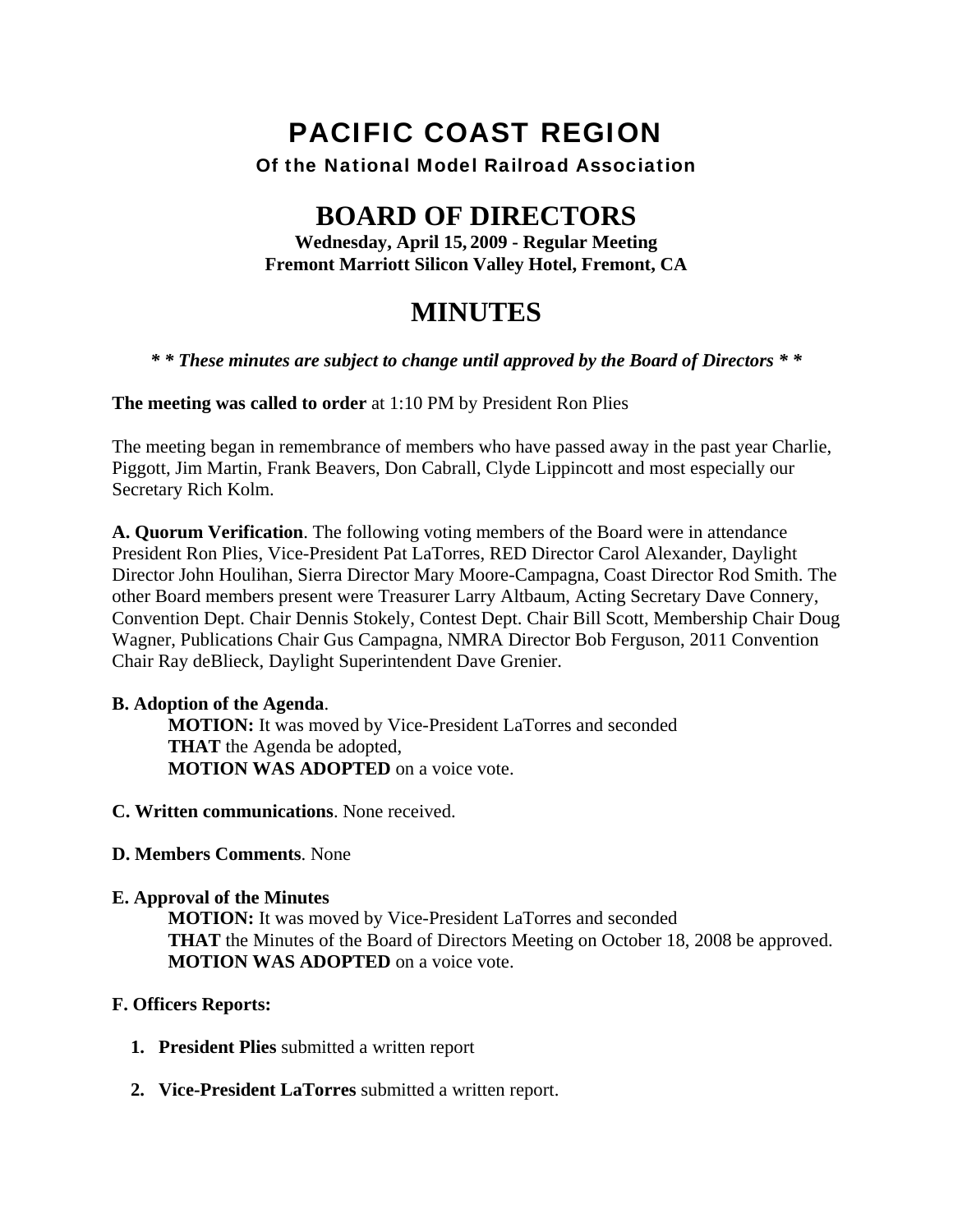- *3.* **Treasurer Altbaum** reviewed highlights of written report. Receipts are down as a result of lower interest on our CD's. Expenses are up as costs of paper and printing have increased and postage rates are about to increase.  $21<sup>st</sup>$  Century Limited reported they have approximately \$61,000 in a CD at 2 1/3% which matures in August 2009 and they have agreed to reimburse PCR for the costs of the John Allen Awards *(See item under New Business)* We are fortunate to be in a strong financial position based on our past conservative financial management and can weather the economic down-turn for the next several years.
- **4. Acting Secretary Connery**. No Report.

## **G. Directors' Reports:**

- **1. Daylight Division Director Houlihan** submitted a written report.
- **2. Coast Division Director Smith** submitted a written report.
- **3. Sierra Division Director Moore-Campagna** reported that Division elections will be held at the next Meet and the Division web site is up and running.
- **4. RED Director Alexander** submitted a written report
- **5. Hawaiian Division Director Minton** was not present. No Report. President Plies commented it was great seeing some information coming out of Hawaii and praised the work Director Minton was doing in face of some really difficult physical restraints.

## **H. Department Reports:**

### **1. Administration Department**

**Ballot Committee. Ballot Chairman Jim Providenza** reported that Ron Plies and Pat LaTorres were both re-elected to their positions of President and Vice-President respectively with no write-in votes.

**MOTION:** It was moved by Director Moore-Campagna and seconded **THAT** the results of the election be accepted and the Ballot Committee be authorized to destroy the ballots. **MOTION WAS ADOPTED** on a voice vote.

**2. Membership Department. Membership Chair Doug Wagner** is working on a brochure for promoting local Division and Region activities to use in membership recruiting. There was a question of how much of the non-renewals was due to the passing of members vs. non-renewal. Dave Grenier indicated it was possible to track how many people are visiting the Branchline on-line and down loading it. Doug will make arrangements to get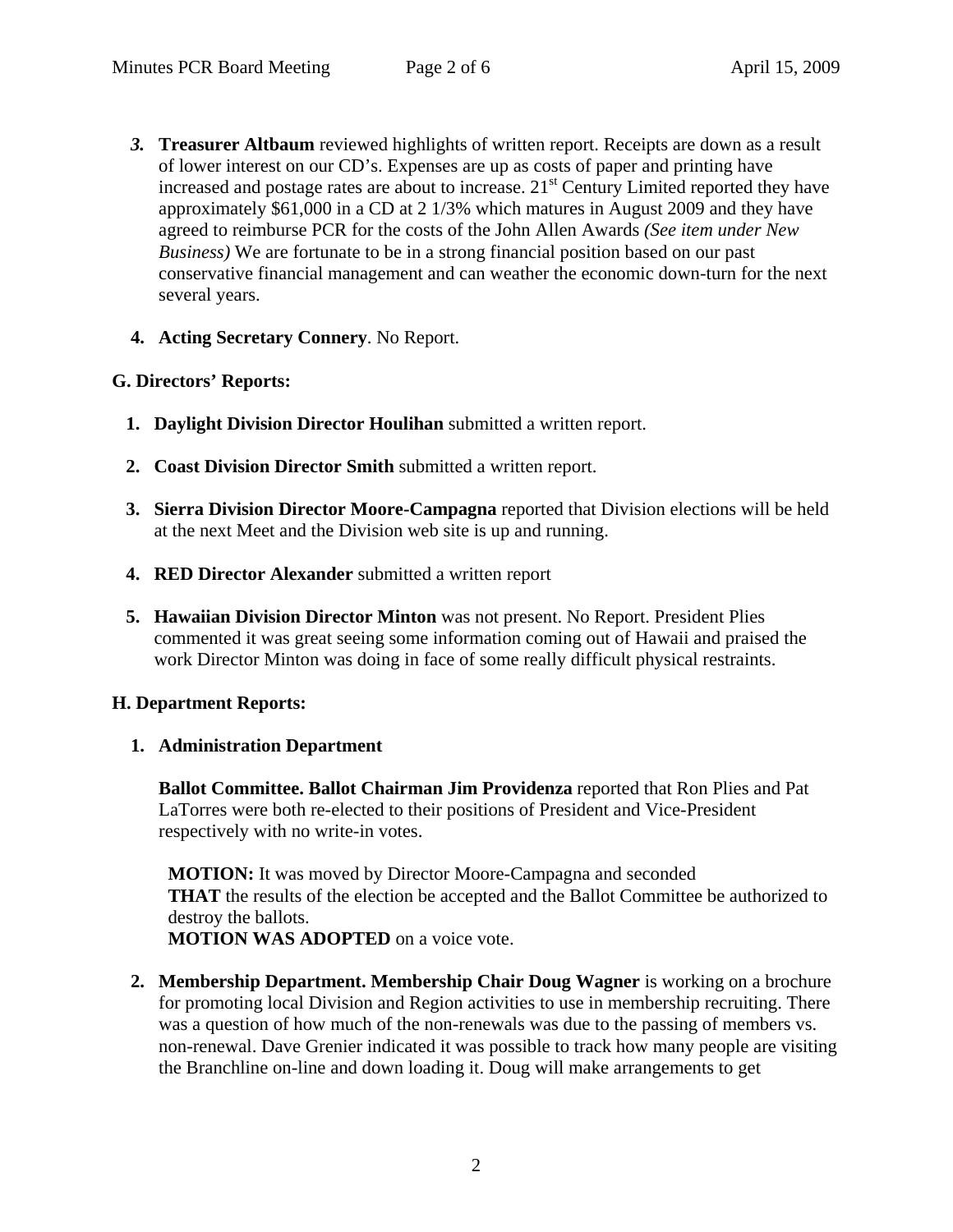membership reports from Bob Ferguson and will contact the Division Superintendents to get someone in each Division working on membership and using these reports.

**NMRA Director Ferguson** reported that at NMRA there is a team effort just getting underway to review NMRA finances – which appear to be a bit perilous.

**3. Publications Department. Publications Chair Gus Campagna** reported the Branch Line and Web Site are both up to date and healthy. He was requested to have some special reminders in the "annual" Branch Line issue that goes to all NMRA members in our Region to help them understand they are missing the other three great issues if they are not a PCR subscriber.

**4. Convention Department Convention Chair Stokely** distributed his written report and reviewed the Conventions.

**2009** - There were 201 pre-registrations prior to the start of the convention, it looks financially solvent and there are great tours, clinics and activities planned for this week.

**2010** - The planning for 2010 is going very well, they are very well organized and registrations are on sale at this convention.

**2011** - There will be a down-sized convention at the Finley Center in Santa Rosa with the BOD Meeting on Friday, Clinics and Layout tours on Saturday and an Awards Breakfast on Sunday will be at a separate location..

**2012 -** We are still seeking a joint Convention with PNR, probably in the Southern Oregon area.

**2013** - The normal rotation will return the Convention to Coast Division – looking for a sponsoring group and chairman.

**2014** - Daylight is looking at Tehachapi, Santa Barbara and possibly trying to incorporate an event with PSR.

**5. Contest Department. Contest Chair Bill Scott** reported there was a suggestion of limiting the number of entries from a member in a single category. The board felt "Don't fix what isn't broken". Director Moore-Campagna reminded everyone there is no "Non-Rail" contest – it is the Arts and Crafts categories that are open to all attendees. NMRA Director Ferguson noted that the Contest and Achievement Departments at NMRA are working on changes to revamp the contest to give more credit to kit-bashing with a reduction in scratch building emphasis. Chair Scott and President Plies suggested a change in the Past Presidents Award, which will be incorporated into the Manual of Operations. There is a problem with some of the contest information on the Web Site and it appears due to out dated software initially used to create the material. It may need to be deleted and completely new material created to replace it.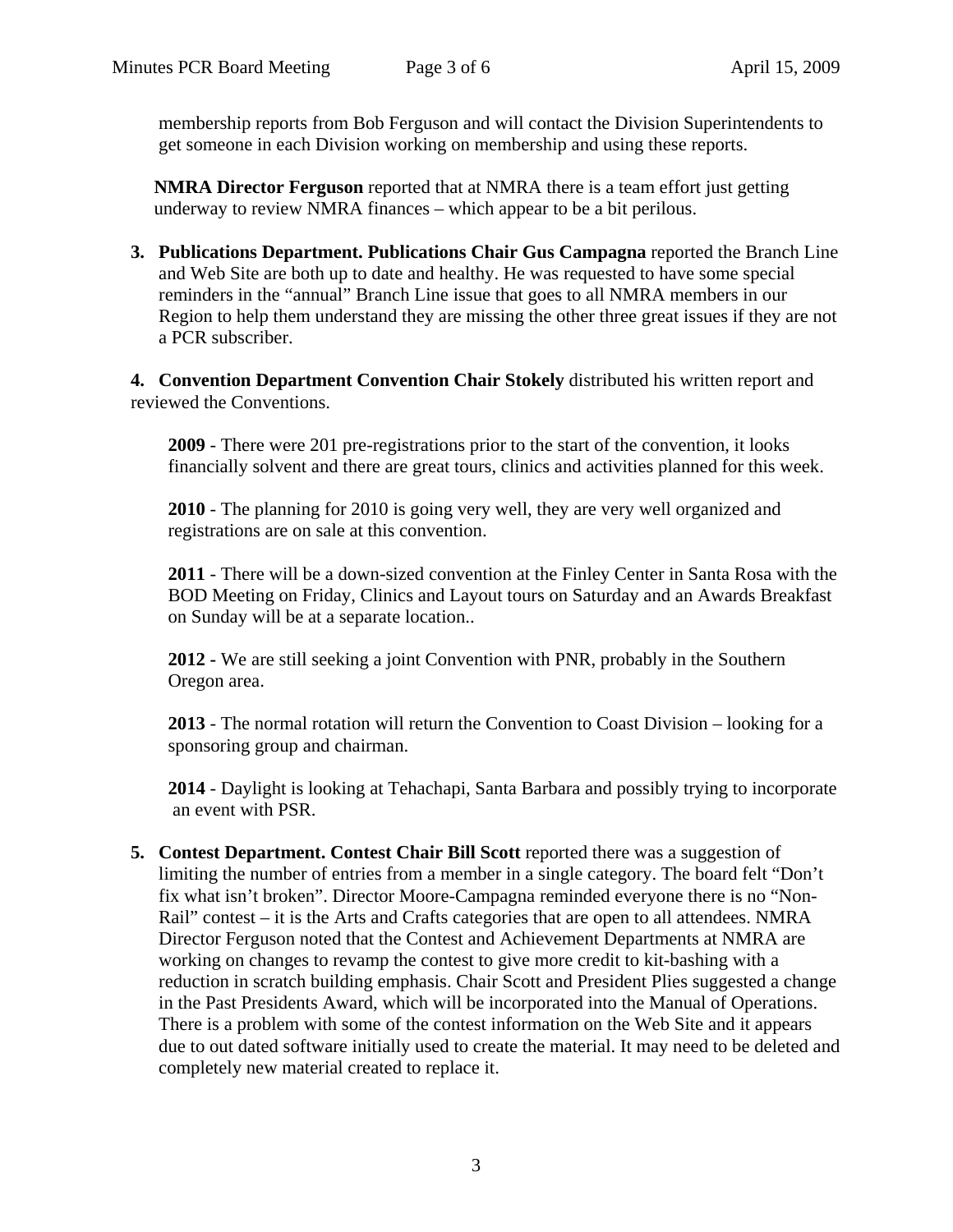- **6. Achievement Program Department.** No report**.**
- **7. Non-Rail Activities Department.** Non-Rail Chair Moore Campagna reiterated the use of the term Arts and Crafts for the Contest categories and reported there seems to be increased participation at both Region and Division level in non-rail and family involvement.

#### **I. Unfinished Business**:

#### **1. NMRA 2011 Convention in Sacramento**

**(a). 2001 NMRA Convention Chair Ray deBlieck** reported he does not yet have a contract with NMRA but they have been going back and forth trying to hammer out an acceptable agreement. One of the issues is assuring PCR is isolated from any liability. He recently returned the contract with eight necessary changes. NMRA has appointed NMRA Director Charlie Getz to serve as an intermediary to iron out this agreement and deBlieck and the committee will be meeting with Getz this week. The 21 Century Limited corporation is being used as the legal entity to over see the 2011 convention and has amended its by-laws to stream line its Board to a more manageable size. deBlieck would still like a written agreement between the 21<sup>st</sup> Century Limited and PCR. President Plies will work with deBlieck on this. There is an effort to build this convention around a very inclusive arrangement with SIG's and Historical Societies and Sacramento is an ideal location to do this. One of the major hang-ups with the NMRA agreement is that for the first time the NMRA is trying to put a big part of the risk on the local group while NMRA is negotiating and signing the contracts that incur this risk.

**(b). President Plies** sent a letter to NMRA relinquishing to 21<sup>st</sup> Century Limited all of PCR's financial interest in the 2011 NMRA Convention.

**2. Audit of financial accounts. Audit Chair Stokely** indicated there was not time to audit the financial books between the end of the Fiscal Year on March  $31<sup>st</sup>$  and the Annual Board Meeting. It was agreed the audit should be done in time for the Mid-year BOD meeting to allow enough time for the Treasurer to prepare the end of year reports and the Audit Committee to review the books.

**3. PCR Web Site options and alternatives. Director Alexander** explained some of the problems with our current Web pages in regards to being ADA compliant. Many pages are easy to correct but those in PDF format are problematical in being readable by sightimpaired equipment. Director Alexander, Dave Grenier and John Sing will be asked to get together – probably on-line, to work on this and try to get us as compliant as reasonably possible.

**4. Written agreement with 21st Century Limited, Inc**. – No report.

### **J. New Business:**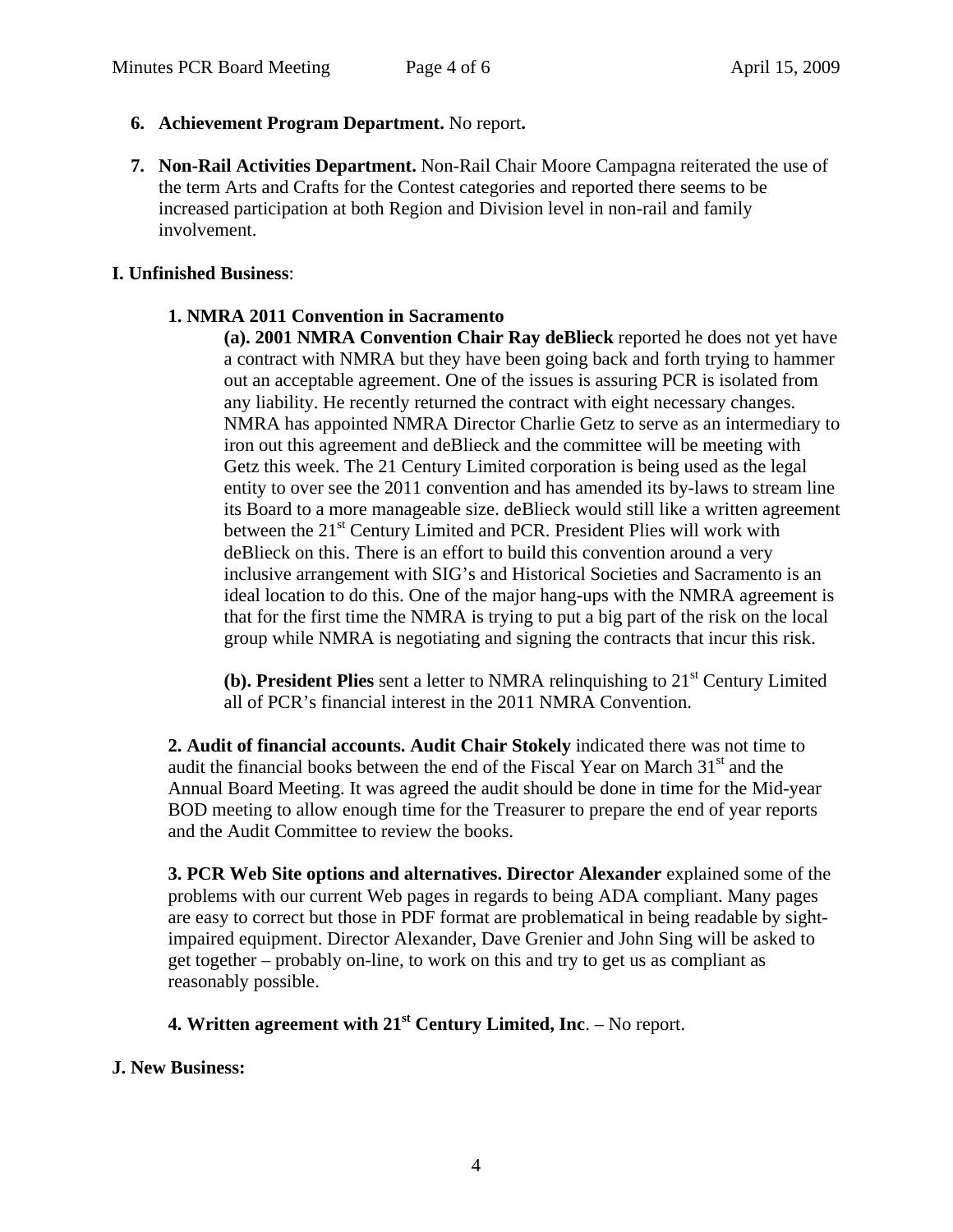- **1.** Monies held by 21<sup>st</sup> Century Limited. Inc. It was determined that PCR and 21<sup>st</sup> Century Limited are two separate 501 c. 7 legal entities within the laws of the State of California. Each has control over their own separate assets and each takes care of their own separate tax filings.
- **2. Confidentiality of PCR Board Meetings** The Board reiterated it desire to maintain its meetings in as open and transparent a fashion as possible. When questions concerning this arise they should be discussed by the parties involved.
- **3. PCR Information Brochure** *(See Membership Report)*
- **4. John Allen Award presentations**. It was agreed the John Allen Award presentations were a part of the Annual PCR Convention awards ceremony. **MOTION:** It was moved by Vice-President LaTorres and seconded **THAT** the By-Laws committee be directed to modify the Manual of Operations to include the John Allen Award as an official PCR Award and that this award be administered by previous recipients of this award and the BOD recognizes past recipients.

**MOTION WAS ADOPTED** on a voice vote.

**5. Past Presidents Award**. The By-Laws and Manual of Operations Committee was directed to include a new description of the Past Presidents Award.

## **K. Budget**

**1. Budget for FY 2009.** Treasurer Altbaum indicated that the 21<sup>st</sup> Century Limited Corporation has agreed to fund the purchase of John Allen Awards and will reimburse PCR for this expense when their current CD's mature. After some discussion, the budget or FY 2009 was approved, realizing it will dip into reserved funds.

## **L. Announcements**

**1. The Mid-year Board of Directors Meeting** will be held at 1 PM on Saturday, October 24, 2009 at the Sparks Nugget Hotel.

**M. Adjournment**. The meeting was adjourned at 4:44 PM .on a motion by Vice-President LaTorres.

Respectfully Submitted,

*Dave Connery* 

Dave Connery, Acting PCR Secretary